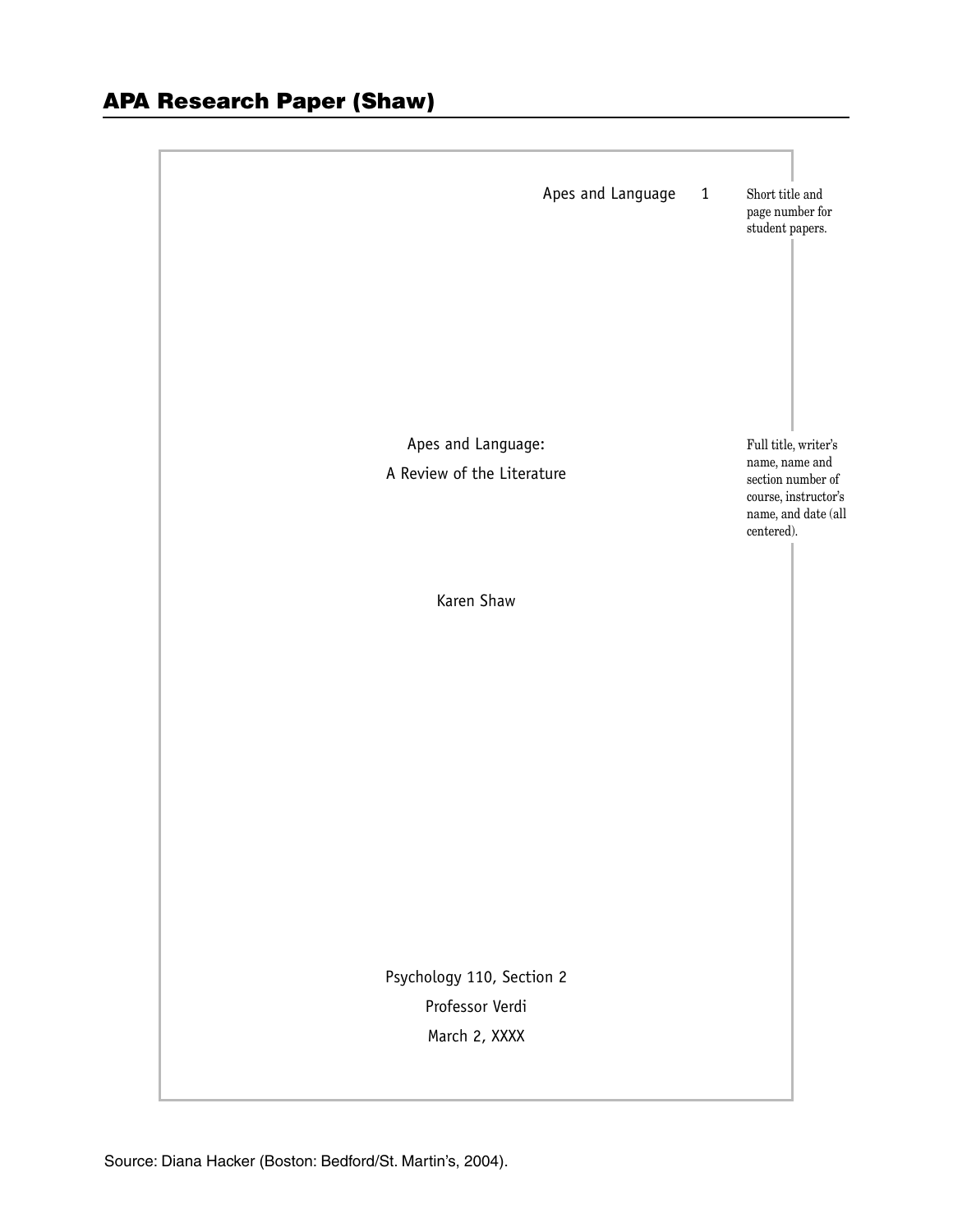Apes and Language 2

Full title, centered.

Apes and Language:

# A Review of the Literature

Over the past 30 years, researchers have demonstrated that the great apes (chimpanzees, gorillas, and orangutans) resemble humans in language abilities more than had been thought possible. Just how far that resemblance extends, however, has been a matter of some controversy. Researchers agree that the apes have acquired fairly large vocabularies in American Sign Language and in artificial languages, but they have drawn quite different conclusions in addressing the following questions:

1. How spontaneously have apes used language?

The writer sets up her organization in her thesis.

2. How creatively have apes used language?

3. Can apes create sentences?

4. What are the implications of the ape language studies? This review of the literature on apes and language focuses on these four questions.

### How Spontaneously Have

Apes Used Language?

In an influential article, Terrace, Petitto, Sanders, and Bever (1979) argued that the apes in language experiments were not using language spontaneously but were merely imitating their trainers, responding to conscious or unconscious cues. Terrace and his colleagues at Columbia University had trained a chimpanzee, Nim, in American Sign Language, so their skepticism about the apes' abilities received much attention. In fact, funding for ape language research was sharply reduced following publication of their 1979 article "Can an Ape Create a Sentence?"

Headings, centered, help readers follow the organization.

A signal phrase names all four authors and gives date in parentheses.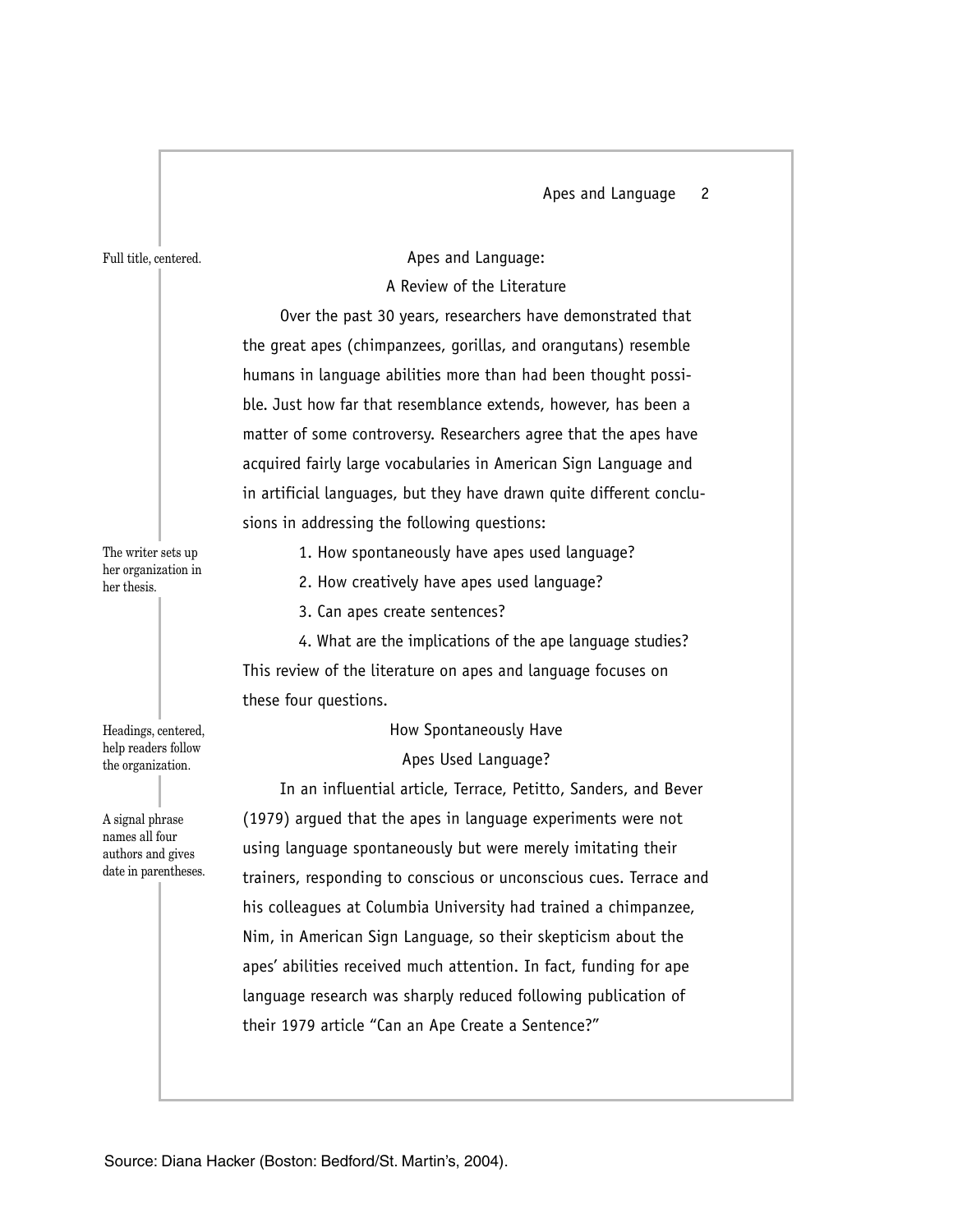### Apes and Language 3

In retrospect, the conclusions of Terrace et al. seem to have been premature. Although some early ape language studies had not been rigorously controlled to eliminate cuing, even as early as the 1970s R. A. Gardner and B. T. Gardner were conducting double-blind experiments that prevented any possibility of cuing (Fouts, 1997, p. 99). Since 1979, researchers have diligently guarded against cuing.

Perhaps the best evidence that apes are not merely responding to cues is that they have signed to one another spontaneously, without trainers present. Like many of the apes studied, gorillas Koko and Michael have been observed signing to one another (Patterson & Linden, 1981). At Central Washington University the baby chimpanzee Loulis, placed in the care of the signing chimpanzee Washoe, mastered nearly fifty signs in American Sign Language without help from humans. "Interestingly," wrote researcher Fouts (1997), "Loulis did not pick up any of the seven signs that we [humans] used around him. He learned only from Washoe and [another chimp] Ally" (p. 244).

The extent to which chimpanzees spontaneously use language may depend on their training. Terrace trained Nim using the behaviorist technique of operant conditioning, so it is not surprising that many of Nim's signs were cued. Many other researchers have used a conversational approach that parallels the process by which human children acquire language. In an experimental study, O'Sullivan and Yeager (1989) contrasted the two techniques, using Terrace's Nim as their subject. They found that Nim's use of

Because the author (Fouts) is not named in the signal phrase, his name and the date appear in parentheses, along with the page number.

An ampersand links the names of two authors in parentheses.

Brackets indicate words not in original source.

A page number is required for a quotation.

The word "and" links the names of two authors in the signal phrase.

Source: Diana Hacker (Boston: Bedford/St. Martin's, 2004).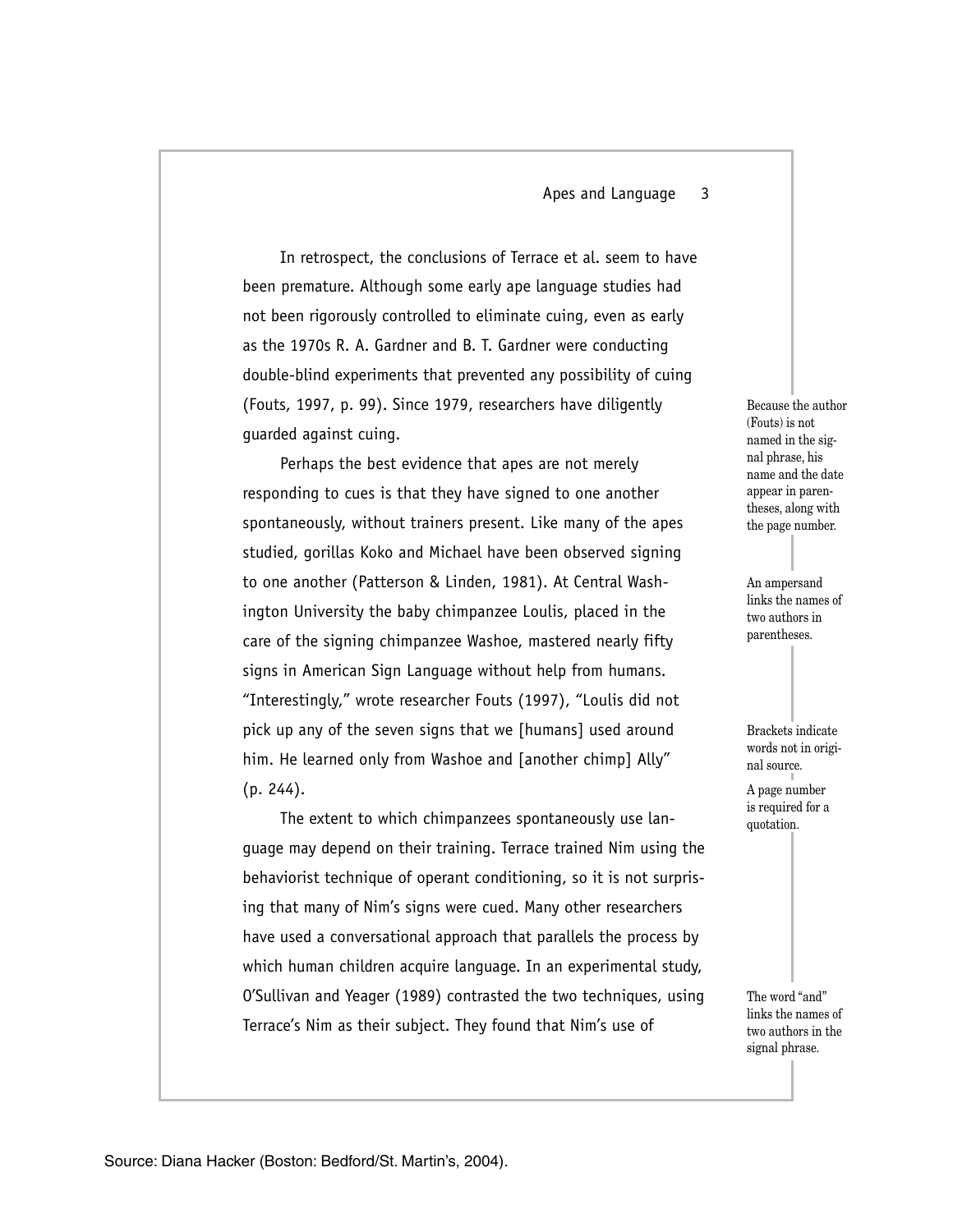language was significantly more spontaneous under conversational conditions.

# How Creatively Have Apes Used Language?

There is considerable evidence that apes have invented creative names. One of the earliest and most controversial examples involved the Gardners' chimpanzee Washoe. Washoe, who knew signs for "water" and "bird," once signed "water bird" when in the presence of a swan. Terrace et al. (1979) suggested that there was "no basis for concluding that Washoe was characterizing the swan as a 'bird that inhabits water.'" Washoe may simply have been "identifying correctly a body of water and a bird, in that order" (p. 895).

When this article was first cited, all four authors were named. In subsequent citations of a work with three to five authors, "et al." is used after the first author's name.

The writer interprets the evidence; she doesn't just report it.

Other examples are not so easily explained away. The bonobo Kanzi has requested particular films by combining symbols on a computer in a creative way. For instance, to ask for *Quest for Fire,* a film about early primates discovering fire, Kanzi began to use symbols for "campfire" and "TV" (Eckholm, 1985). The gorilla Koko, who learned American Sign Language, has a long list of creative names to her credit: "elephant baby" to describe a Pinocchio doll, "finger bracelet" to describe a ring, "bottle match" to describe a cigarette lighter, and so on (Patterson & Linden, 1981, p. 146). If Terrace's analysis of the "water bird" example is applied to the examples just mentioned, it does not hold. Surely Koko did not first see an elephant and then a baby before signing "elephant baby"--or a bottle and a match before signing "bottle match."

Source: Diana Hacker (Boston: Bedford/St. Martin's, 2004).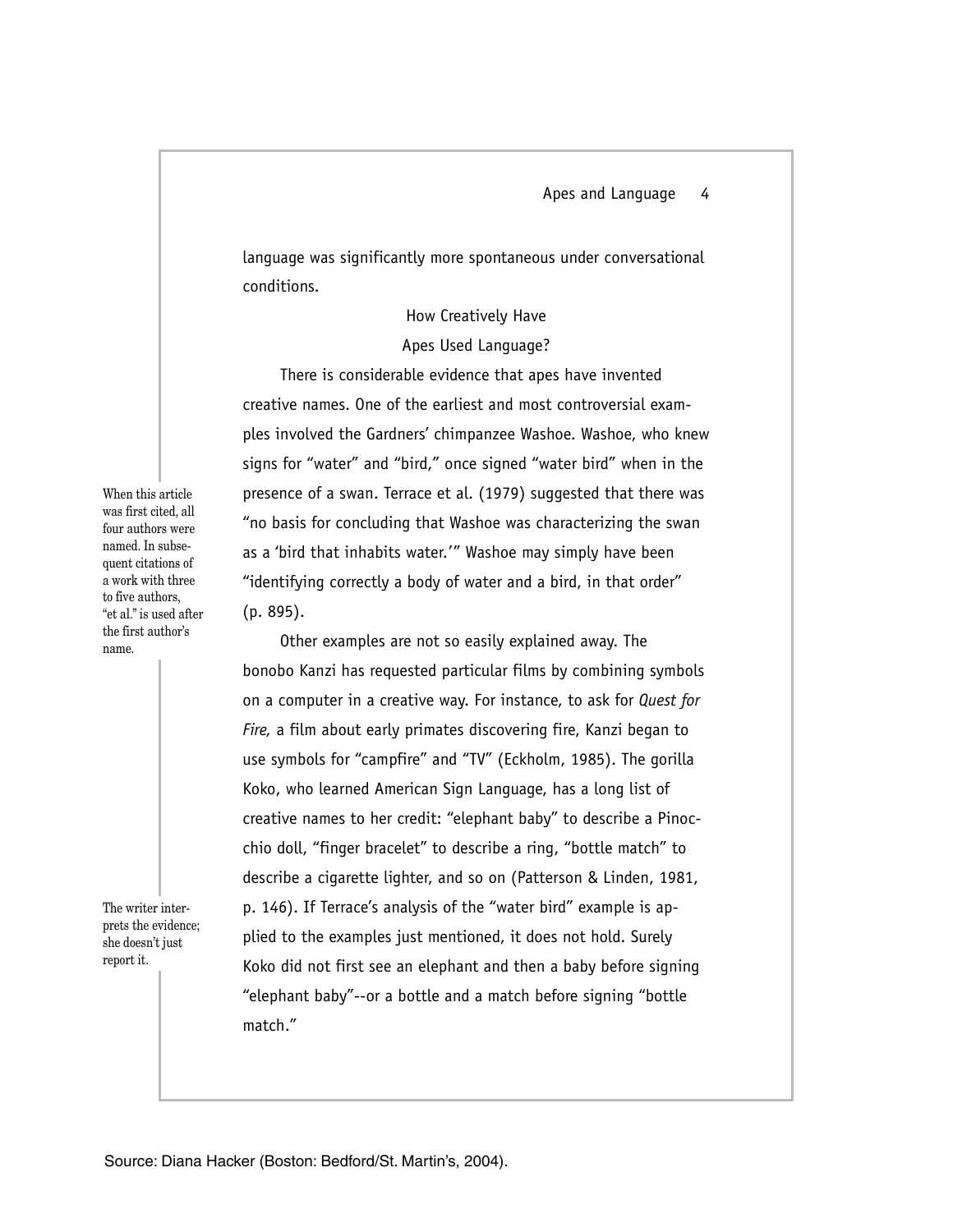# Can Apes Create Sentences?

The early ape language studies offered little proof that apes could combine symbols into grammatically ordered sentences. Apes strung together various signs, but the sequences were often random and repetitious. Nim's series of sixteen signs is a case in point: "give orange me give eat orange me eat orange give me eat orange give me you" (Terrace et al., 1979, p. 895).

More recent studies with bonobos at the Language Research Center in Atlanta have broken new ground. Kanzi, a bonobo trained by Savage-Rumbaugh, seems to understand simple grammatical rules about word order. For instance, Kanzi learned that in twoword utterances action precedes object, an ordering also used by human children at the two-word stage. In a major article reporting on their research, Greenfield and Savage-Rumbaugh (1990) wrote that Kanzi rarely "repeated himself or formed combinations that were semantically unrelated" (p. 556).

More important, Kanzi began on his own to create certain patterns that may not exist in English but can be found among deaf children and in other human languages. For example, Kanzi used his own rules when combining action symbols. Symbols that involved an invitation to play, such as "chase," would appear first; symbols that indicated what was to be done during play ("hide") would appear second. Kanzi also created his own rules when combining gestures and symbols. He would use the symbol first and then gesture, a practice often followed by young deaf children (Greenfield & Savage-Rumbaugh, 1990, p. 560).

The writer draws attention to an important article.

The writer gives a page number for this summary because the article is long.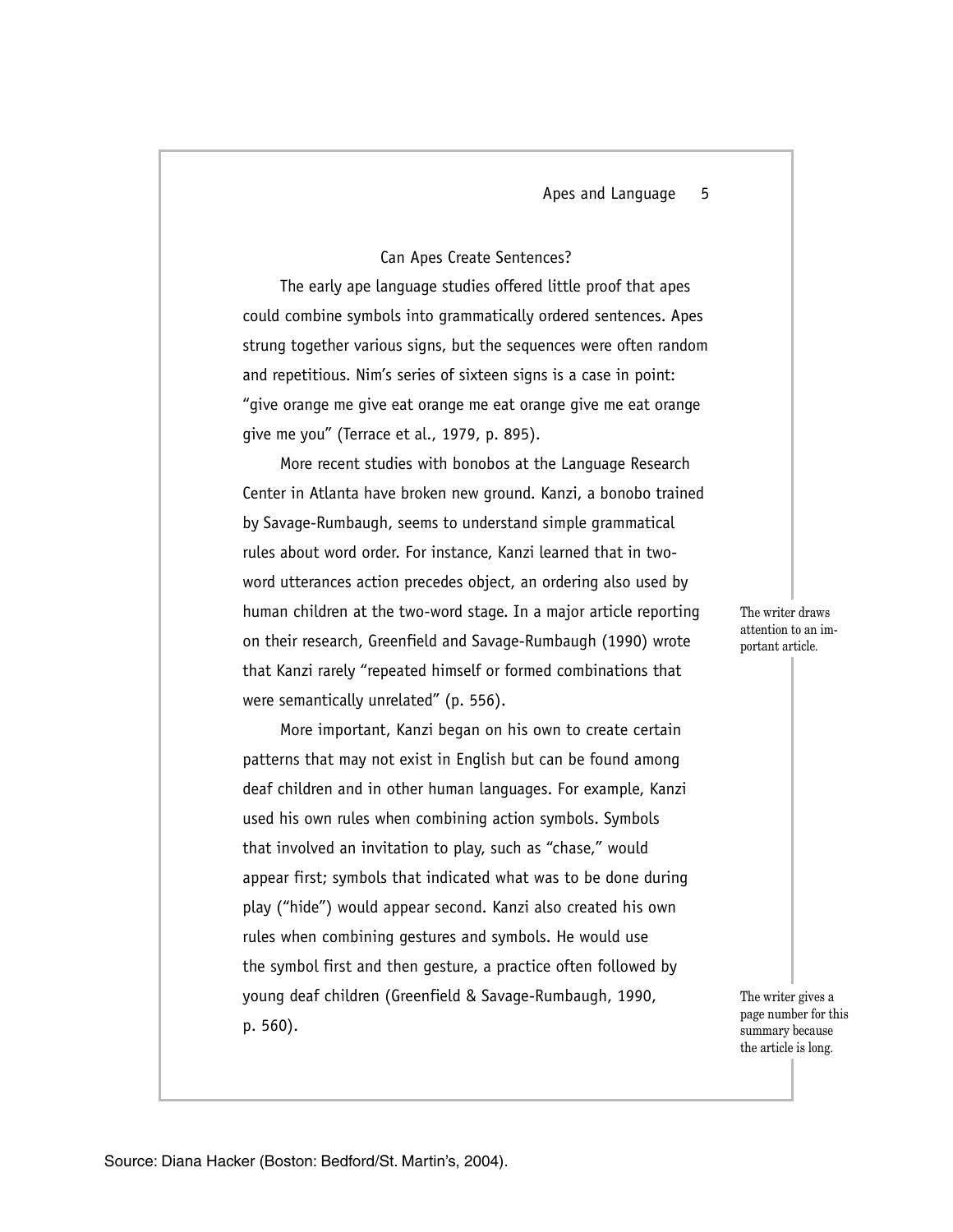In a later study, Kanzi's abilities to understand spoken language were shown to be similar to those of a 2-1/2-year-old human, Alia. Rumbaugh (1995) reported that "Kanzi's comprehension of over 600 novel sentences of request was very comparable to Alia's; both complied with the requests without assistance on approximately 70% of the sentences" (p. 722). A recent monograph provided examples of the kinds of sentences both Kanzi and Alia were able to understand:

A quotation longer than 40 words is set off from the text. Quotation marks are not used.

For example, the word *ball* occurred in 76 different sentences, including such different requests as "Put the leaves in your ball," "Show me the ball that's on TV," "Vacuum your ball," and "Go do ball slapping with Liz." Overall, 144 different content words, many of which were presented in ways that required syntactic parsing for a proper response (such as "Knife your ball" vs. "Put the knife in the hat"), were utilized in the study. (Savage-Rumbaugh et al., 2000, pp. 101-102)

The researchers concluded that neither Kanzi nor Alia could have demonstrated understanding of such requests without comprehending syntactical relationships among the words in a sentence.

What Are the Implications of the

Ape Language Studies?

Kanzi's linguistic abilities are so impressive that they may help us understand how humans came to acquire language. Pointing out that 99% of our genetic material is held in common with the chimpanzees, Greenfield and Savage-Rumbaugh (1990) have suggested that something of the "evolutionary root of human language" can be found in the "linguistic abilities of the great apes"

A work with six or more authors is cited by the first author's name followed by "et al." in the parentheses or the signal phrase.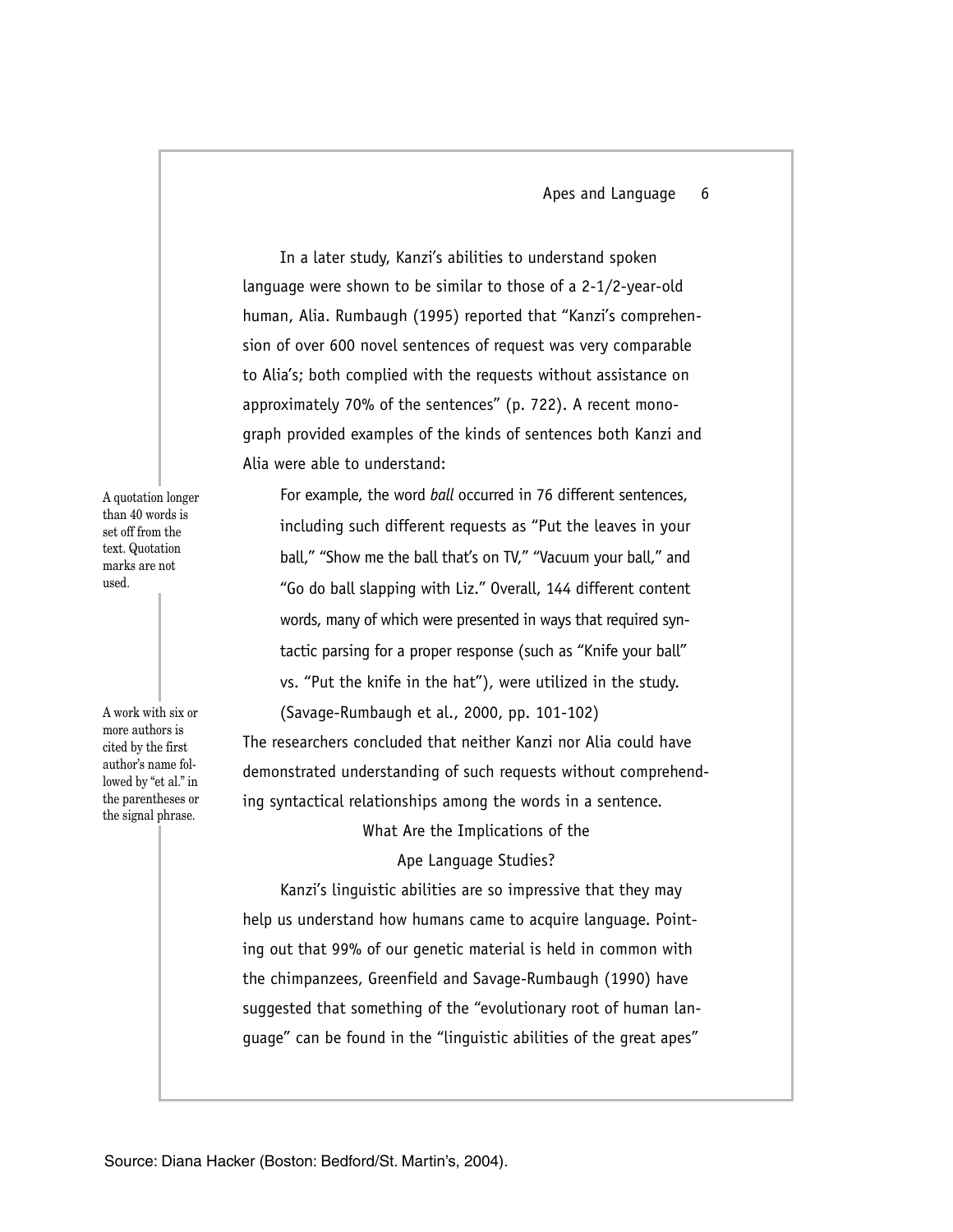### Apes and Language 7

(p. 540). Noting that apes' brains are similar to those of our human ancestors, Leakey and Lewin (1992) argued that in ape brains "the cognitive foundations on which human language could be built are already present" (p. 244).

The suggestion that there is a continuity in the linguistic abilities of apes and humans has created much controversy. Linguist Noam Chomsky has strongly asserted that language is a unique human characteristic (Booth, 1990). Terrace has continued to be skeptical of the claims made for the apes, as have Petitto and Bever, coauthors of the 1979 article that caused such skepticism earlier (Gibbons, 1991).

Recently, neurobiologists have made discoveries that may cause even the skeptics to take notice. Ongoing studies at the Yerkes Primate Research Center have revealed remarkable similarities in the brains of chimpanzees and humans. Through brain scans of live chimpanzees, researchers have found that, as with humans, "the language-controlling PT [*planum temporale*] is larger on the left side of the chimps' brain than on the right. But it is not lateralized in monkeys, which are less closely related to humans than apes are" (Begley, 1998, p. 57).

Although the ape language studies continue to generate controversy, researchers have shown over the past 30 years that the gap between the linguistic abilities of apes and humans is far less dramatic than was once believed.

The writer presents a balanced view of the philosophical controversy.

The tone of the conclusion is objective.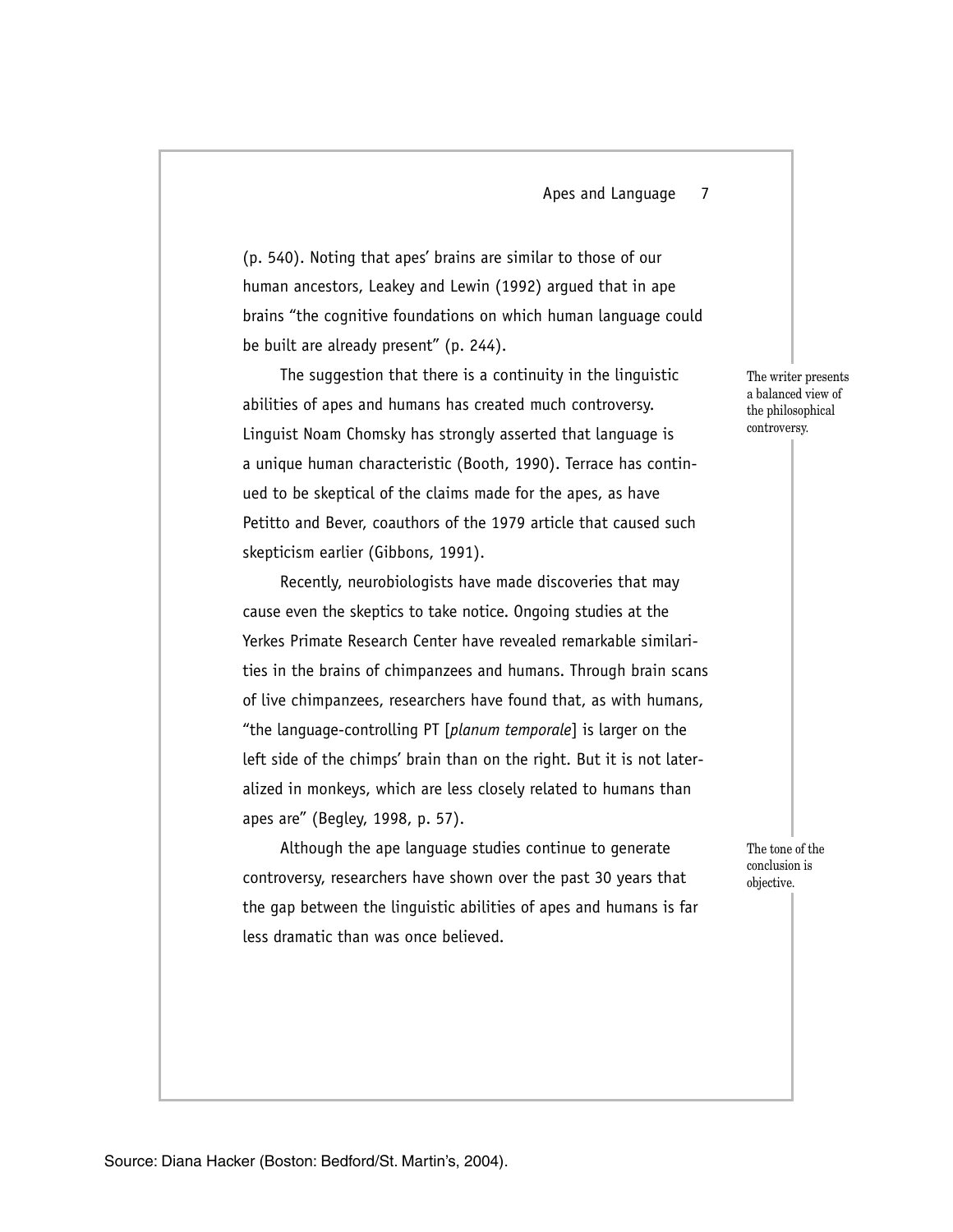# References

List of references begins on a new page. Heading is centered.

List is alphabetized by authors' last names.

The first line of an entry is at the left margin; subsequent lines indent <sup>1</sup> ⁄2" (or five spaces).

Double-spacing is used throughout.

Begley, S. (1998, January 19). Aping language. *Newsweek, 131,*  56-58.

Booth, W. (1990, October 29). Monkeying with language: Is chimp using words or merely aping handlers? *The Washington Post,* p. A3.

Eckholm, E. (1985, June 25). Kanzi the chimp: A life in science. *The New York Times,* pp. C1, C3.

Fouts, R. (1997). *Next of kin: What chimpanzees have taught me about who we are.* New York: William Morrow.

Gibbons, A. (1991). Déjà vu all over again: Chimp-language wars. *Science, 251,* 1561-1562.

Greenfield, P. M., & Savage-Rumbaugh, E. S. (1990). Grammatical combination in *Pan paniscus:* Processes of learning and invention in the evolution and development of language. In S. T. Parker & K. R. Gibson (Eds.), *"Language" and intelligence in monkeys and apes: Comparative developmental perspectives* (pp. 540-578). Cambridge: Cambridge University Press.

Leakey, R., & Lewin, R. (1992). *Origins reconsidered: In search of what makes us human.* New York: Doubleday.

O'Sullivan, C., & Yeager, C. P. (1989). Communicative context and linguistic competence: The effect of social setting on a chimpanzee's conversational skill. In R. A. Gardner, B. T. Gardner, & T. E. Van Cantfort (Eds.), *Teaching sign language to chimpanzees* (pp. 269-279). Albany: SUNY Press.